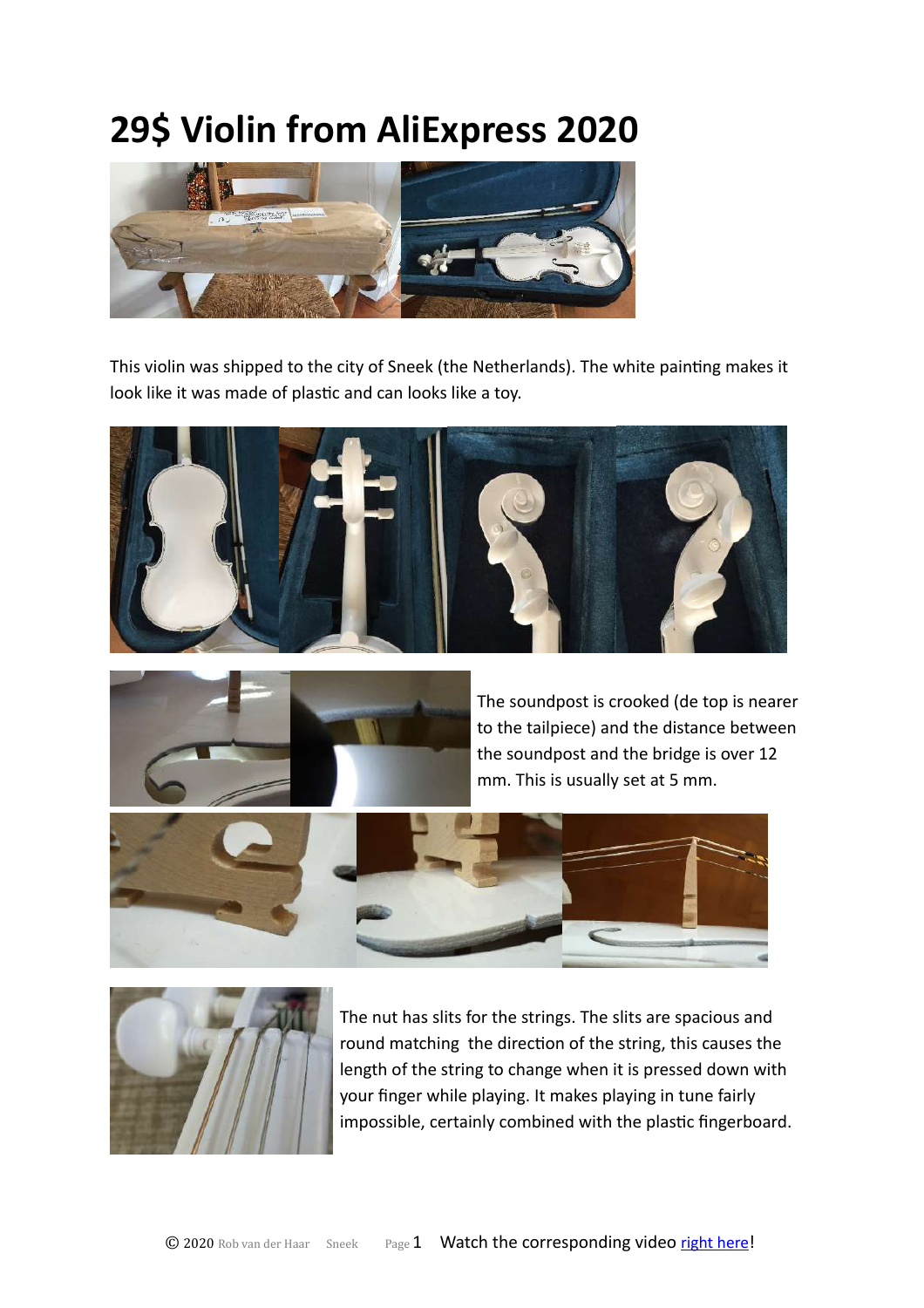# **The Violin**

| Violin: Aliexpress \$29 violin |                |              |              |          | Year of manufacturing 2020       |                | Strings: Evah Pirazzi Gold |        |          |
|--------------------------------|----------------|--------------|--------------|----------|----------------------------------|----------------|----------------------------|--------|----------|
|                                | Volume in dB   |              |              |          | Mass (gr)                        | Tap tone       | Tap tone                   | BO.    | Helmholt |
|                                | $G-$<br>string | D-<br>string | A-<br>string | E-string |                                  | front          | back                       | tone   | z tone   |
|                                | 105 dB         | 104 dB       | 102 dB       | 105 dB   | 447 gr (Incl. 35<br>gr chinrest) | 284, 482<br>Hz | 285, 460 Hz                | 270 Hz | 265 Hz   |



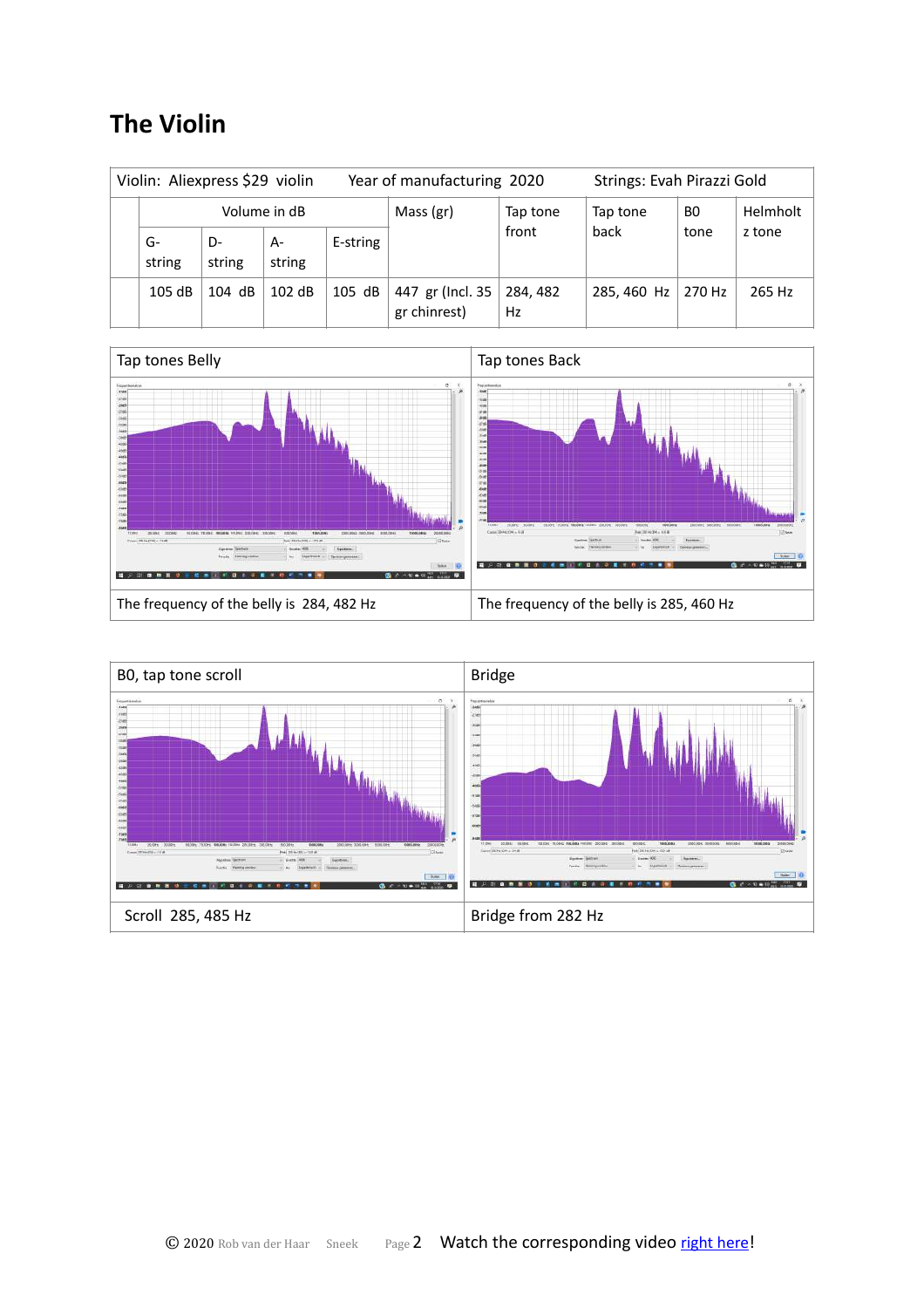

The base frequencies are identical to the median frequencies of many violins. However the higher frequencies lack volume in the bridge resonance. We will explore this further.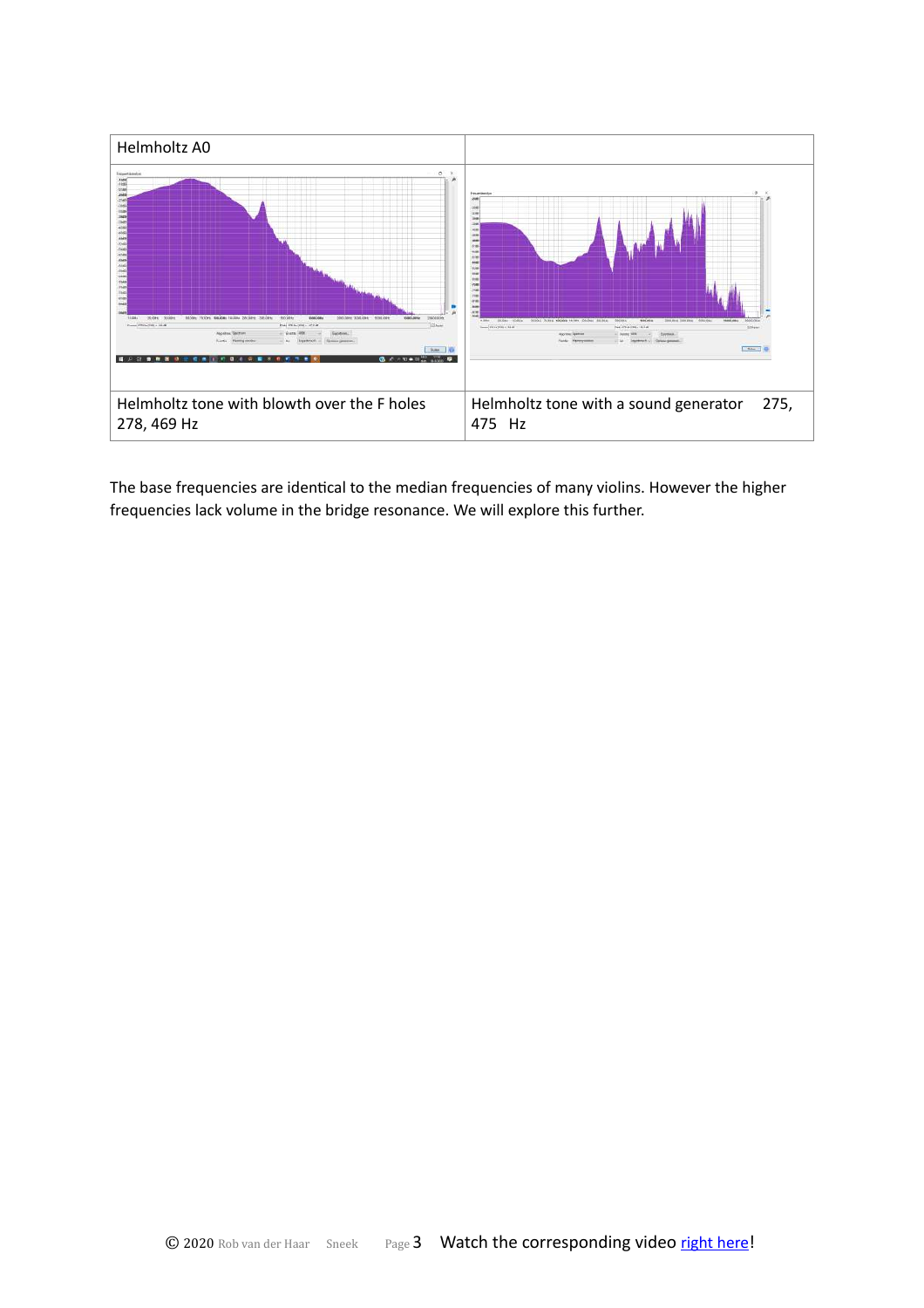# Bridge comparison  $\vert$ <sup>Bridge</sup>

The audiogram on the right is of the AliExpress violin with the original bridge.

The peaks on the right side of the graph are relatively low. Compared to the diagram below (same violin with Rob's bridge), the AliExpress violin lacks power in the higher frequencies, which is why the sound color substantially diminishes in higher notes. Also the lower notes miss strength in the higher overtones, causing a poor sound.

With Rob's bridge, there is somewhat more sound power than with the original bridge.

With the new soundpost, there is more power in the ranges between 3000 and 7000 Hz.

In the audiogram of a violin built by Rob on the right, we see a large area of frequencies displayed.

Please note: the volume is displayed along the vertical axis. The scale is not the same everywhere. This is why I speak about the form of the graph and not absolute values

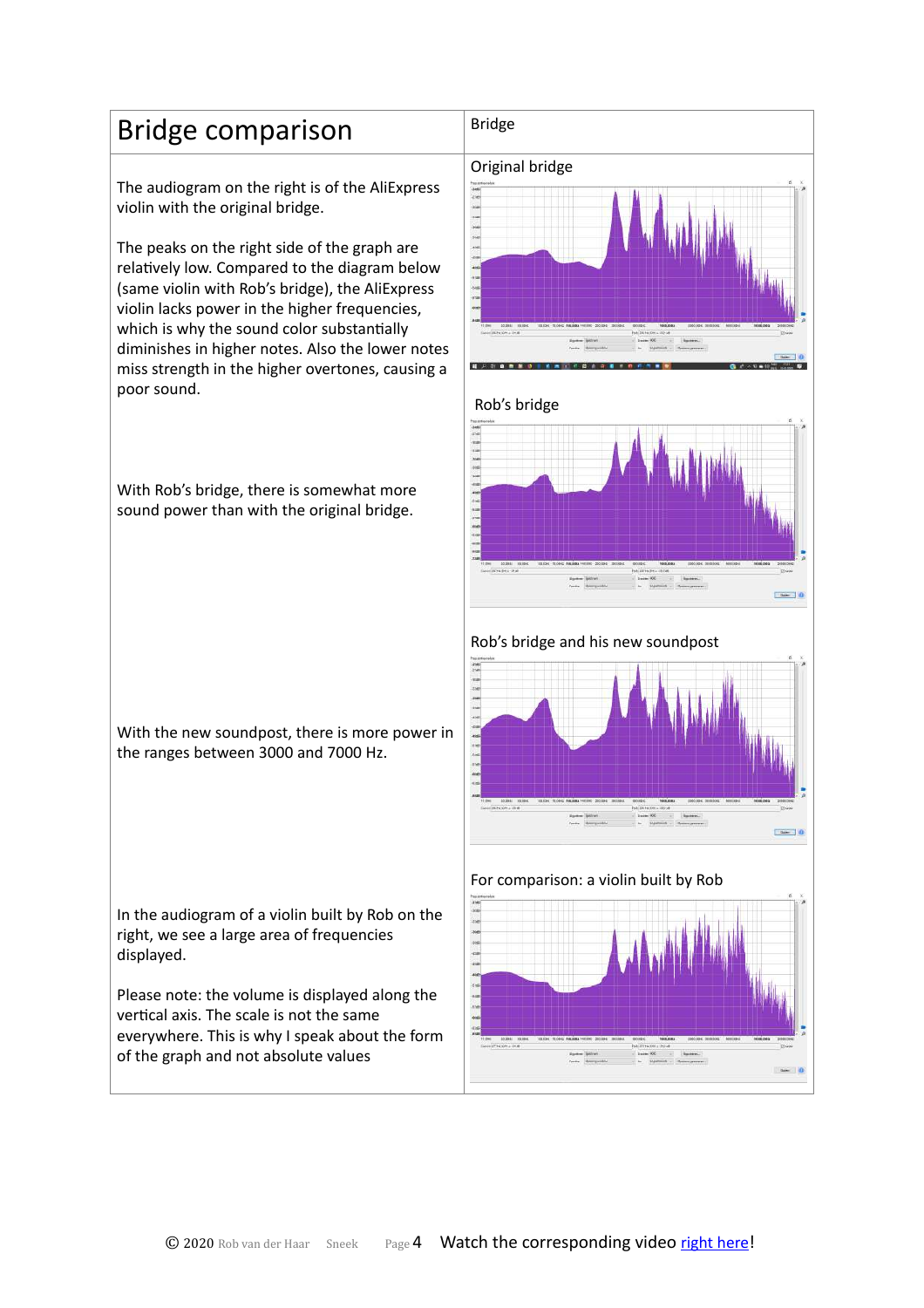#### Bridge knock AliExpress violin





#### Bridge knock Messiah (a violin built by Rob)

Conclusion based on the bridge response: The violin lacks power in the high frequency area.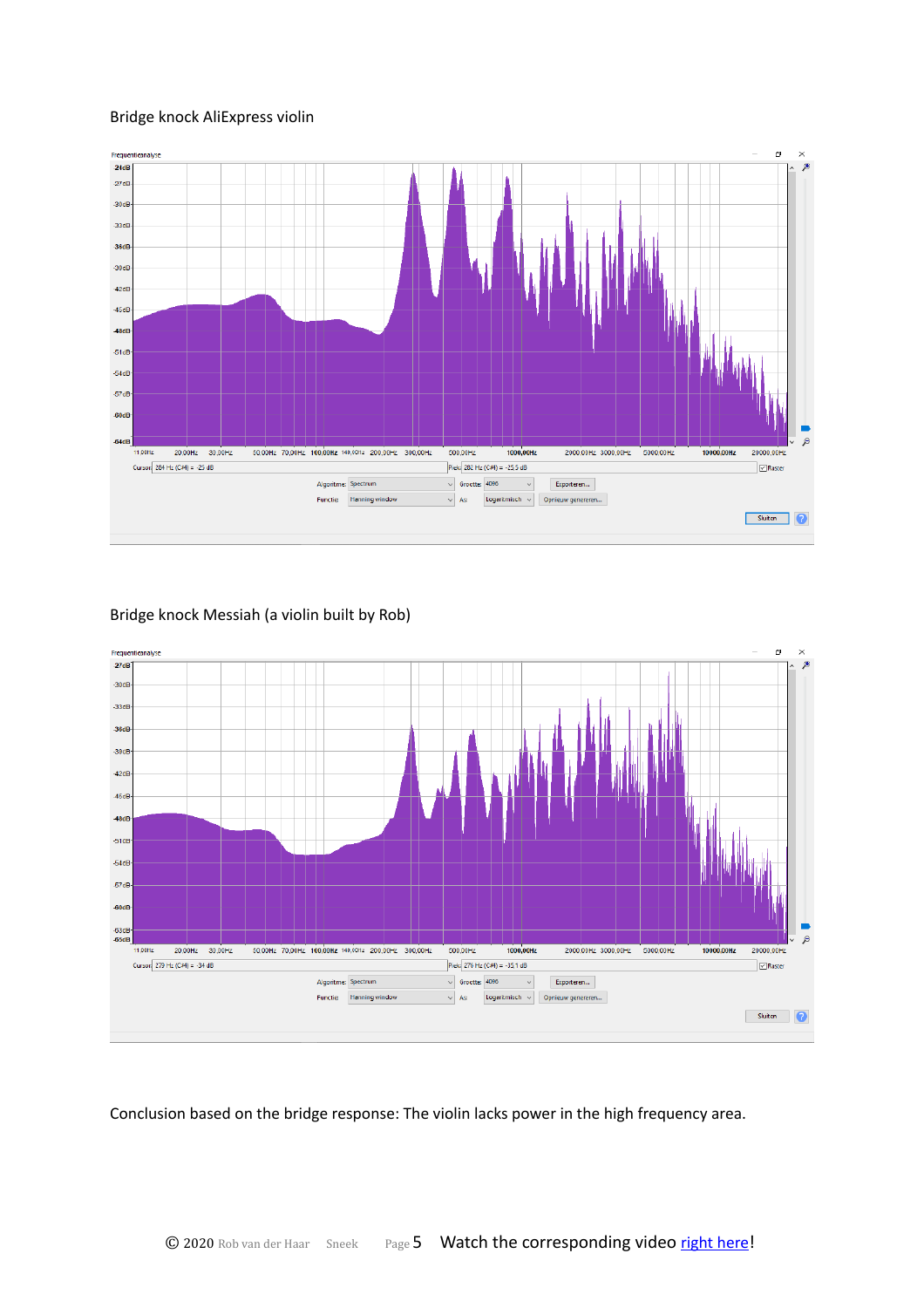The next step is to look at the response of the sound box (and enclosed air) with the sound generator. The measurements were carried out in a corresponding manner (same sound generator and settings, same microphone and same distance microphone to sound box), so that the values of the volume in dB can be compared here, in contrast to the Bridge knock measurements.



## Sound generator measurement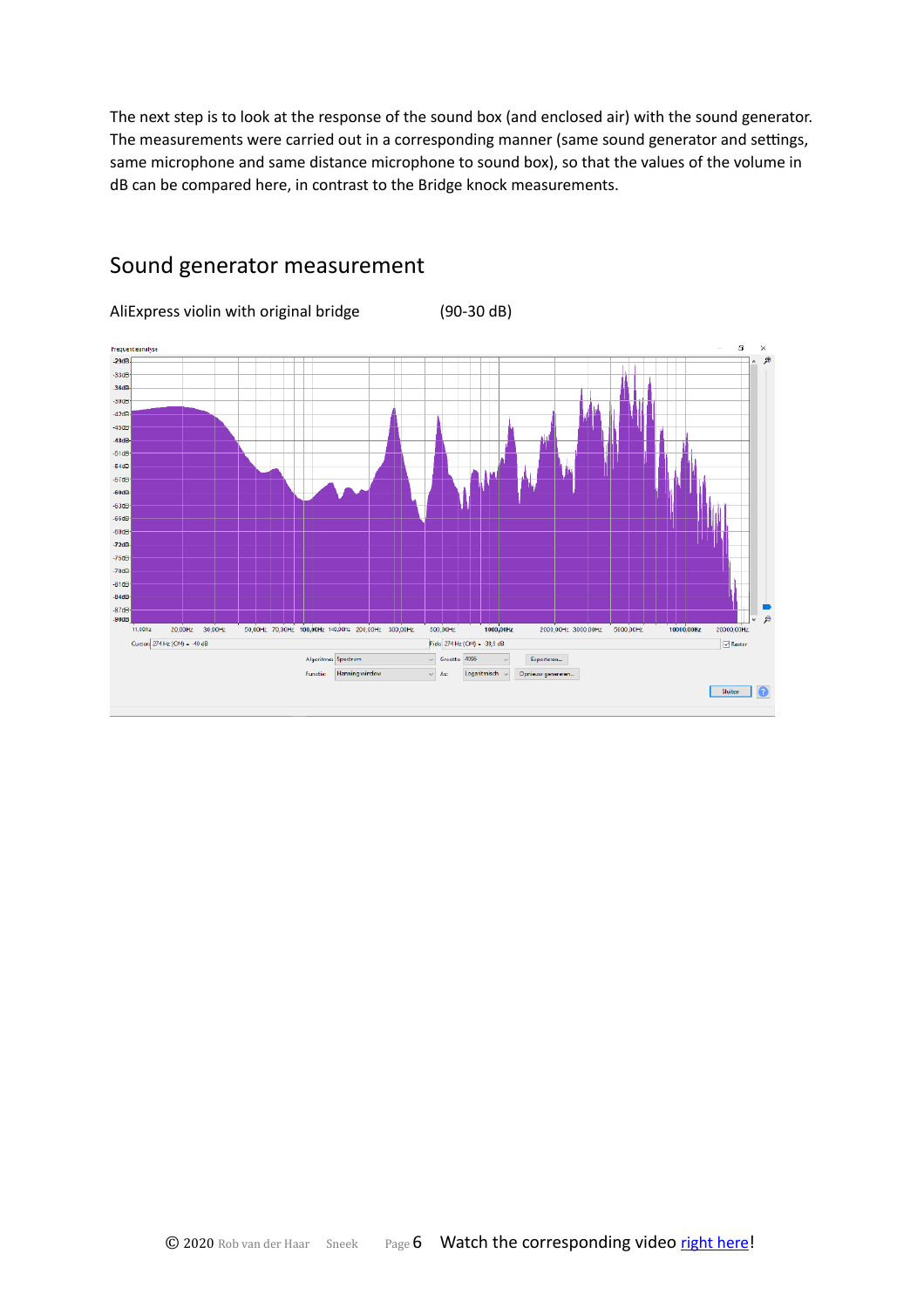AliExpress violin met Rob's Bridge (90-26 dB)



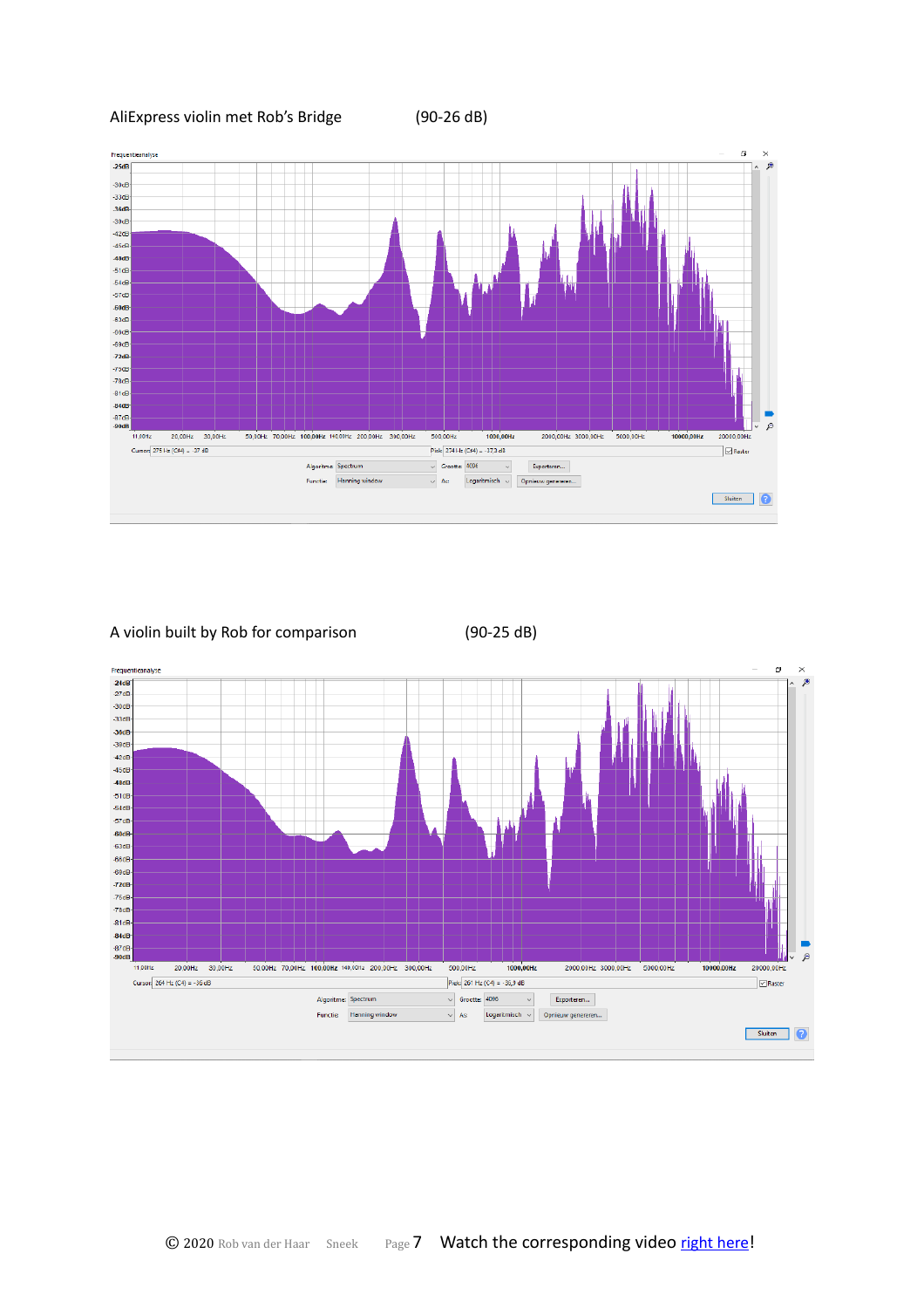It can be seen here that the reproduction with the original bridge is clearly less strong than with Rob's bridge. The volume of the AliExpress violin with Rob's bridge is quite up to the level of the violin built entirely by Rob.

It can also be seen that the shape of the graphs differ. With Rob's violin there is clearly a wider range in the frequencies between 3000 and 7000 Hz.

Conclusion: The results of the sound generator experiment confirm the results of the bridge experiment and show that the overall power of the instrument is also smaller.

As a third and final experiment with the aim to get an impression of the sound power and timbre, we compare some audiograms of tones played on the AliExpress violin, with those of a self-built violin, the RVDH 2020 "Messiah".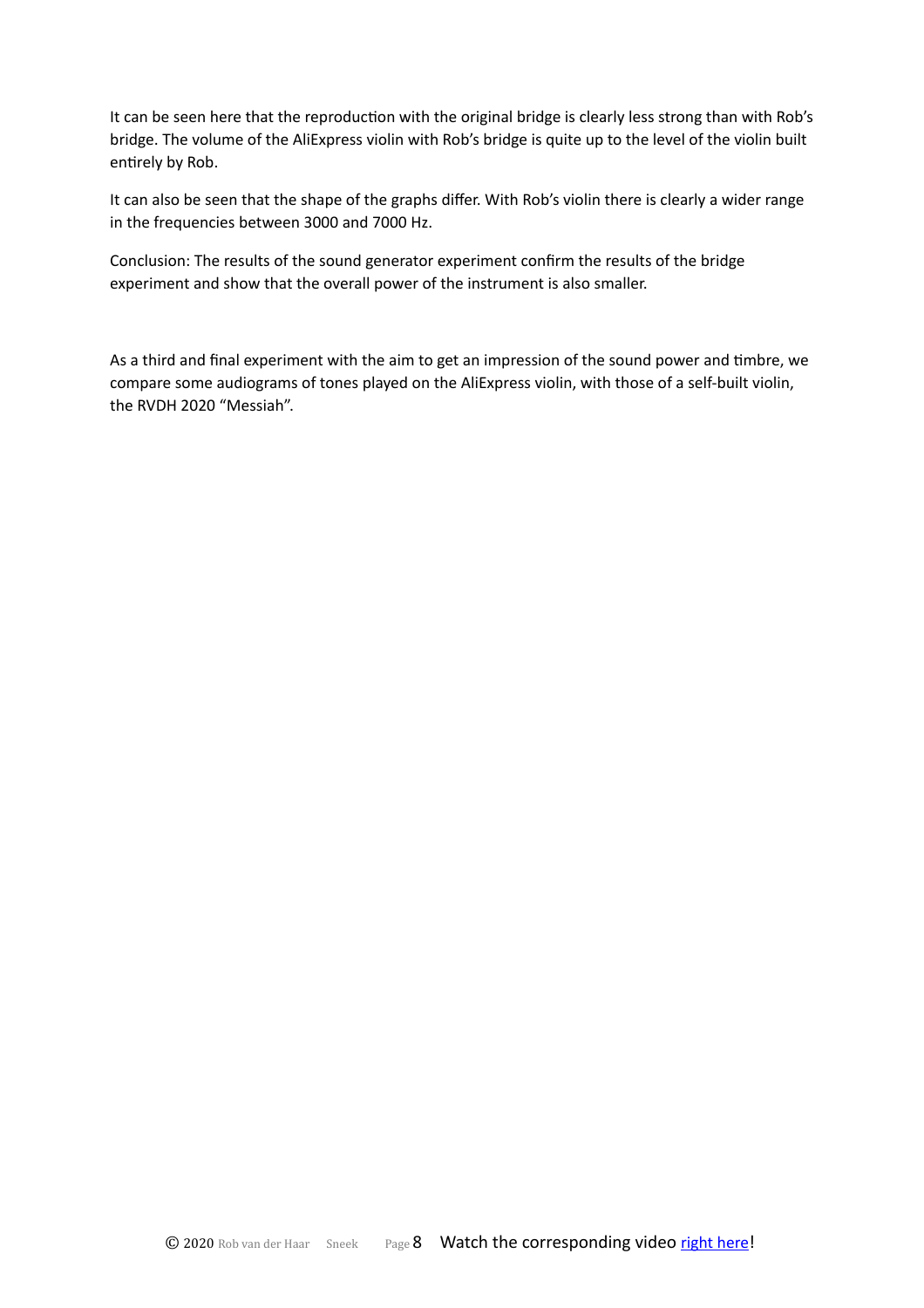

Based on the bridge response, the sound generator response and the audiograms of played notes, we can say that the sound output stays behind in the higher frequencies.

In short: The violin lacks power in general and especially in the area of the higher frequencies, so that the timbre is "thin".

## **General sound quality**

To get an idea of the sound quality of a violin I analyze the sound of a violin on all strings on the basis of the audiograms, using three criteria.

Criterion 1: The fundamental tone is stronger than the overtones

Criterion 2: The volume of the overtones decreases with higher frequency

Criterion 3: The instrument also emits frequencies above 10,000 Hz

On the following pages I make an analysis only for the A-string, for the different situations. The first with the original bridge and soundpost, the second with the new bridge and soundpost.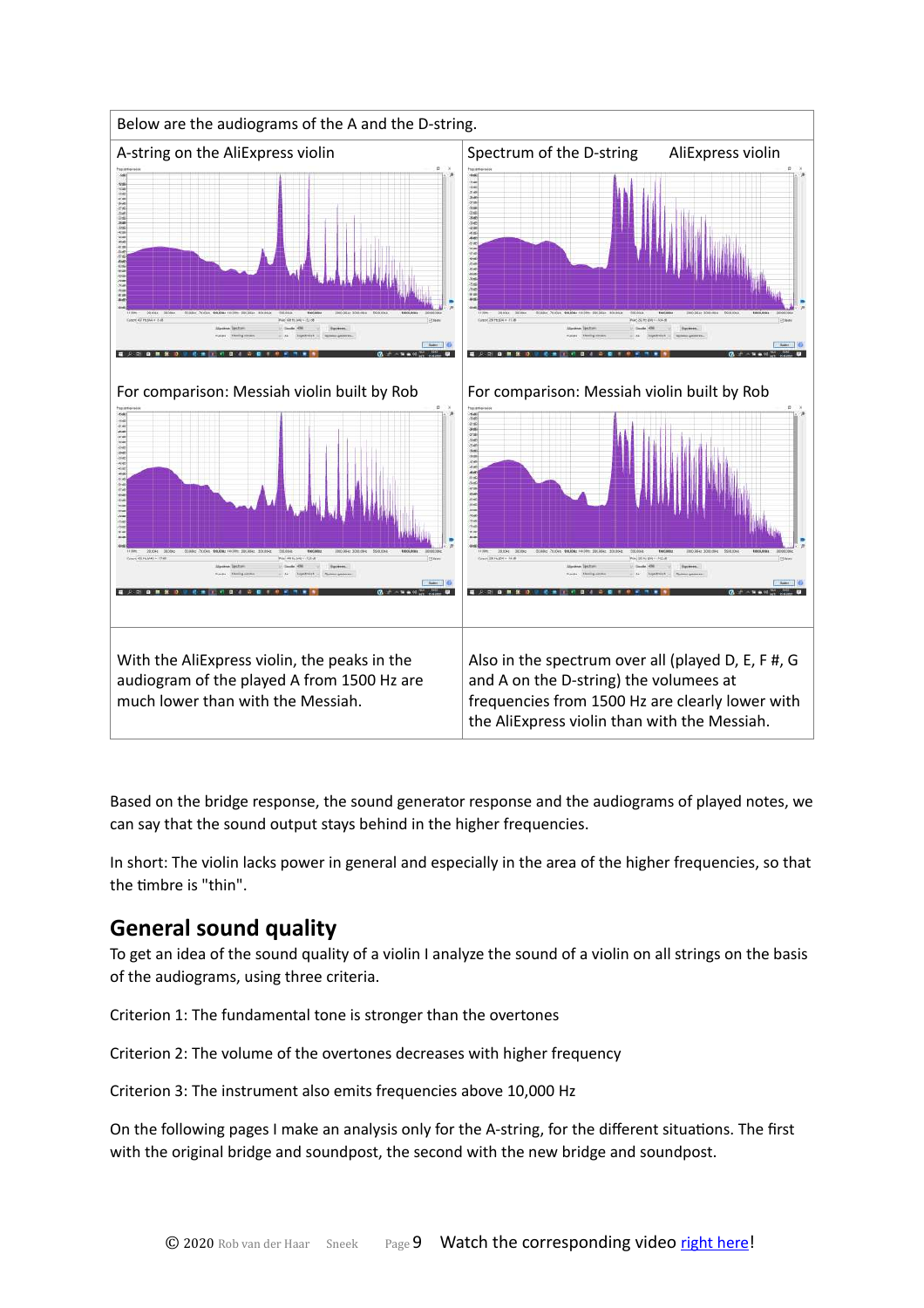

Criterion 1: The fundamental tone is stronger than the overtones; This is clearly the case on the A string, except for the E.

Criterion 2: The volume of the overtones decreases with higher frequency; This is the case on the A string.

Criterion 3: The instrument also emits frequencies above 10,000 Hz; Clearly visible.

The spectrum across everything on the A-string shows a balanced pattern, with the fundamental tones well represented.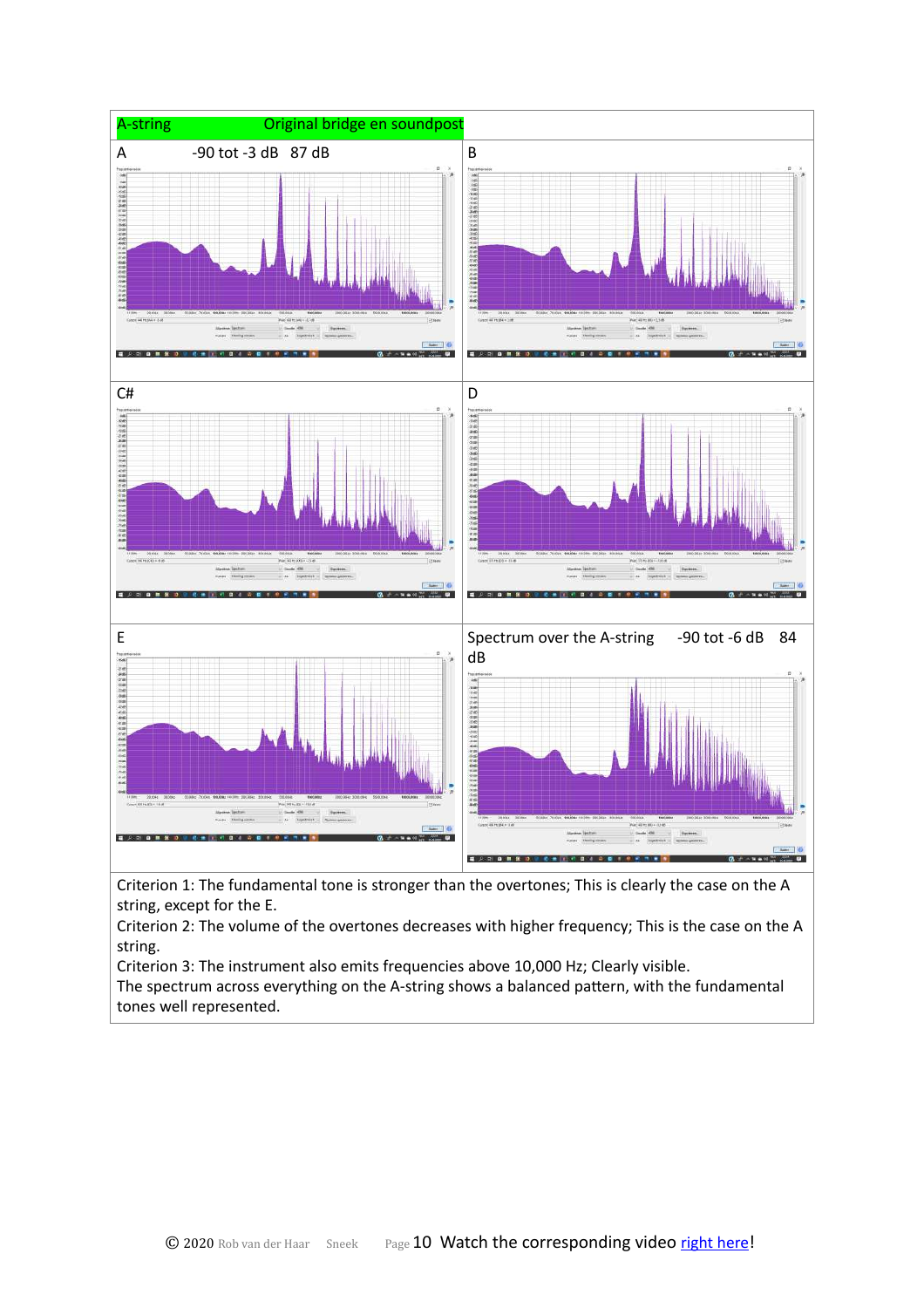

string, except for the E.

Criterion 2: The volume of the overtones decreases with higher frequency; This is also the case on the A string.

Criterion 3: The instrument also emits frequencies above 10,000 Hz; Clearly visible.

The spectrum across everything on the A-string shows a balanced pattern, with the fundamental tones well represented.

With the played A on the A-string (open string), the volume has increased from 87 to 92 dB.

That is a clear increase.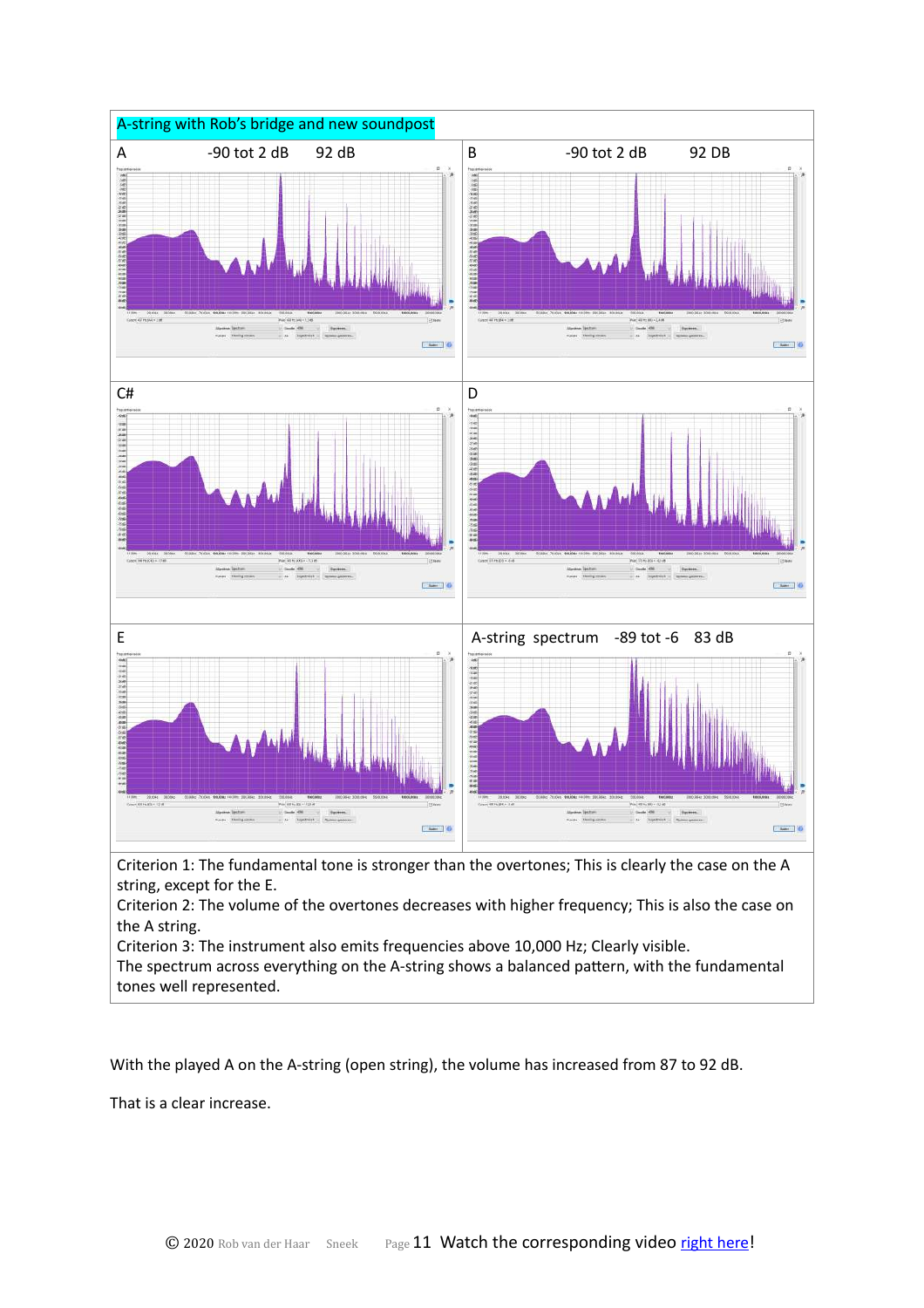## **Comparing the volume of the strings**

In the volume measurements at the beginning (original soundpost and bridge), the A string lagged behind the other strings in strength. We repeat these measurements with the new bridge and soundpost and compare the values in the following table.

| AliExpress violin august<br>2020 | Volume in dB |          |          |          |  |  |
|----------------------------------|--------------|----------|----------|----------|--|--|
|                                  | G-string     | D-string | A-string | E-string |  |  |
| Original bridge en<br>soundbox   | 105 dB       | $104$ dB | 102 dB   | 105 dB   |  |  |
| New bridge and<br>soundbox       | 107dB        | 106 dB   | 108 dB   | 107 dB   |  |  |

The volume measurements are not absolute. It can be seen that in the old situation the A string lagged behind the other strings. With the new bridge and soundpost, both the A and E strings have increased in strength compared to the G and D strings.

### **Conclusion on the whole test**

- *Criterion 1: The fundamental tones is stronger than the overtones. This violin complies to a reasonable degree.*
- *Criterion 2: The volume of the overtones decreases with higher frequency. This violin complies to a reasonable degree.*
- *Criterion 3: The instrument has a wide range of pitches. The violin complies with this in a reasonable sense, with the remark that the higher overtones within the tone are lacking.*
- *Criterion 4: The instrument sounds equally strong on all four strings. The volume of the different strings is quite similar. The differences between the G, D, A and E string are not big.*

#### **Characteristics of the sound box:**

The frequencies of front and back and B0 are close to each other and do not deviate from the average values (measured over approx. 75 violins). The Helmholtz frequency does not deviate from the average either.

The graphical representations of the bridge response and the sound generator response show that the instrument does not produce a strong sound at the higher frequencies (overtones).

#### **Summary:**

The violin has a fairly warm sound. This is also evident from the audiograms. The fundamental tone is well present and generally the volume of the overtones decreases. A good audiogram is visible with various tones, with the caveat that the higher overtones are weak.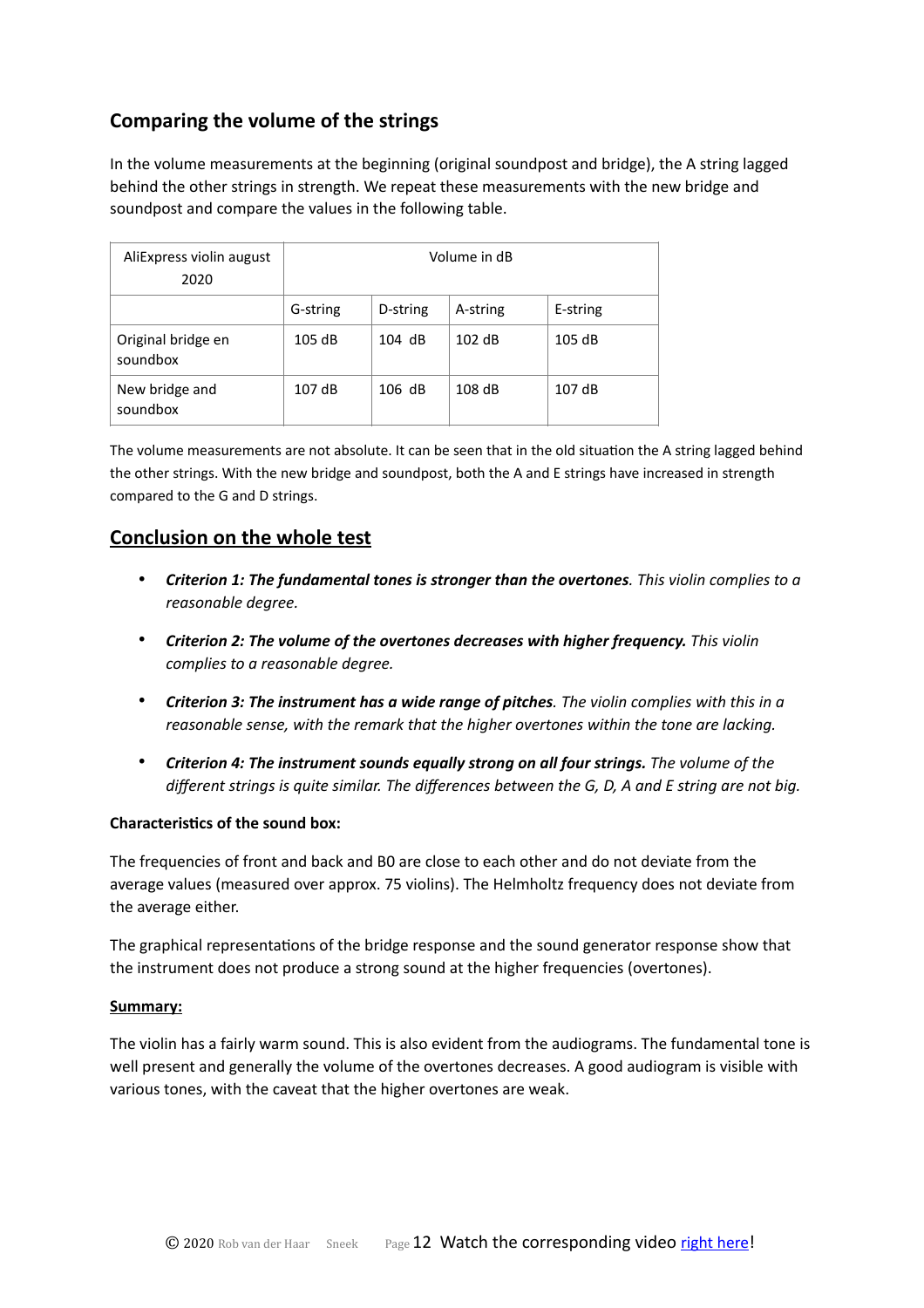#### **Zlata's question was:**

I bought a 29 \$ violin, of which I replaced the strings with a set of over 100 \$. The sound has improved because of those new strings and by using a different bow.

#### Can you make this violin sound even better?

My answer: I determined the basic frequencies of this violin and made several audiograms. On that basis, I have concluded that the violin's weak point is the lack of power in the higher frequencies and the higher overtones. This makes the sound timbre rather thin and poor.

I was able to partially reduce that shortage by replacing the bridge and soundpost by my own.

I now pass the violin back to Zlata with the request to judge it in terms of sound.

#### **Another question was:**

Can properly adjustment and set up of a violin (good strings, bridge, soundpost) make it sound good?

My answer: A violin has many factors that influence the sound. Think of the quality of the tonewood, the shape of the soundbox, the thickness distribution of the front and back, the quality of the strings, of the bridge, the soundpost, the location of the bridge and the soundpost and I would can go on for a while.

My definition of a good violin is that it must be able to produce all frequencies properly.

If one of the factors is not good, for example the thickness distribution of the top, the violin will give a shrill sound. You can partially eliminate that shrill sound, for example by choosing a soft bridge. But then the bridge is too soft to produce a powerful tone.

#### **Only when all factors are good, you will get a really good violin.**

Rob van der Haar Sneek, August 2020 www.robvanderhaar.nl



De Witte Viool info@robvanderhaar.nl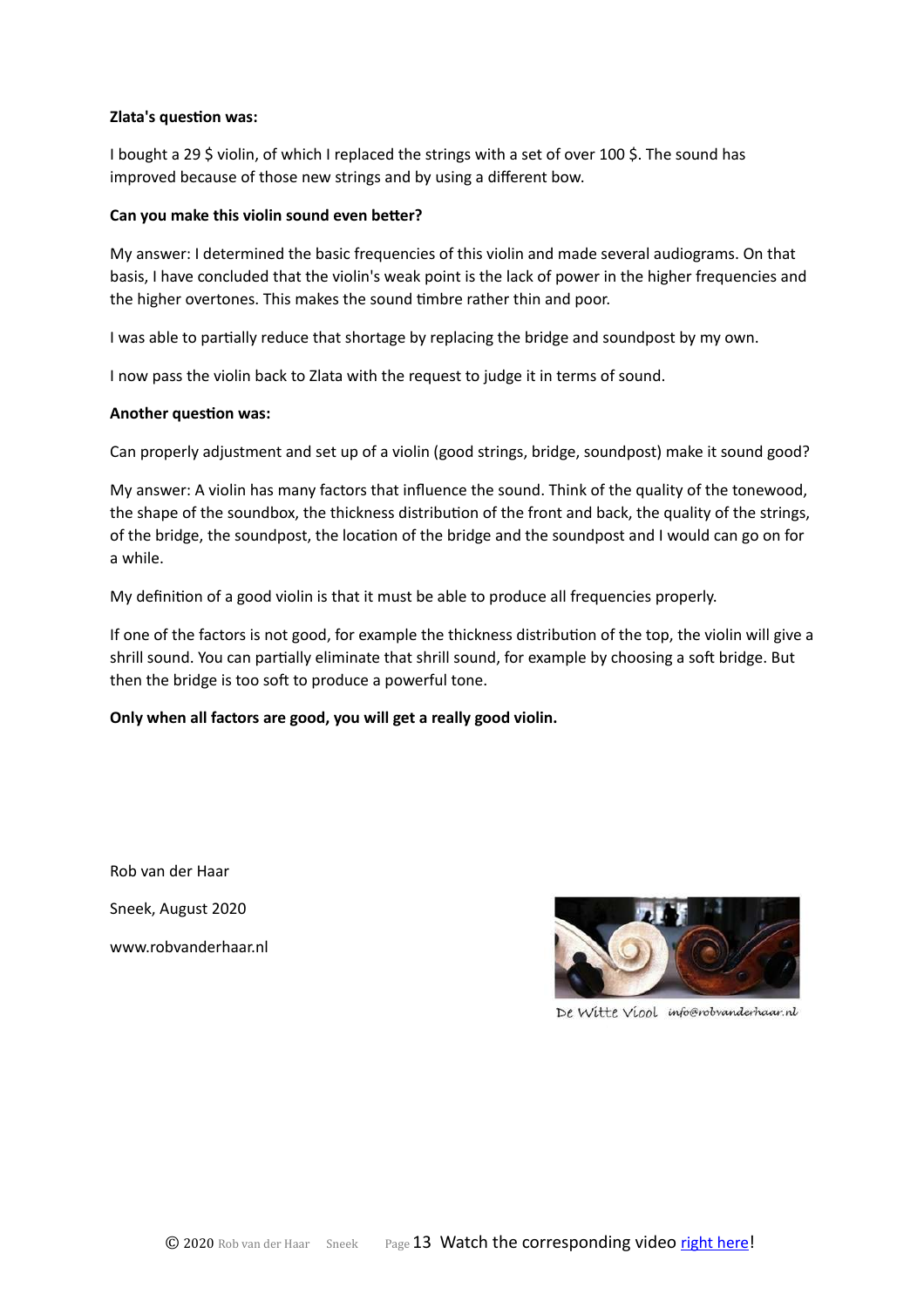# **Appendix: an introduction to sound analysis of a violin**

The sound we hear consists of the fundamental tone and the overtones. Together they determine the sound color.

Some definitions:

- The **strength of the tone**, how loud it sounds, is called **volume**. This is measured in dB. A tone of 89 dB sounds louder than a tone of 85 dB. Decibels go in a logarithmic scale. For example two violins of both 85 dB together produce 88 dB.
- The **hight of the note** is expressed in Hertz or Hz. This is a linear scale. 880 Hz sounds twice as high (and octave higher) as 440 Hz.
- The **sound color** of an instrument is determined by the ratio of the fundamental tone and the different overtones.

In this report we researched the sound of a violin by asking the following questions:

- 1. How strong in the fundamental tone on a certain string in ratio to the overtones? A strong fundamental tone gives a full warm sound.
- 2. How strong are the overtones? A lot of sound in the area of the human ear (1,000 to 3,000 Hz) gives a full sound. Little volume between 1,000 and 3,000 Hz and a lot of higher frequencies, gives a shrill sound.
- 3. How wide is the range of the violin in the higher frequencies?
- 4. Does the violin sound just as strong on each string?

After numerous measurements, it appears that a good sounding violin has the following characteristics:

- The fundamental tone is louder than the overtones.
- The volume of the overtones decreases the higher the frequency.
- The violin produces sound in the area above 10,000 Hz.
- The volume off all four strings is similar.

#### **How I work**

With the help of a computer and special software, I make recordings of the violin. I analyze the sound for each note. From that we get a graph that shows the volume of the note in dB as a function of the frequency (see the graph on the right).

#### **How to read the graphs**

Along the vertical axis we have the volume in dB (decibel). The higher, the



louder the sound. Along the horizontal axis we read the frequency. The higher the frequency in Hz, the higher the note sounds. In this example a C4 note (262 Hz) is played in the G string of a violin. In the graph the highest peak is the fundamental tone. Right from that we see a number of overtones, of which the 1st and 2nd are pointed out by arrows. The overtones decrease in volume. The line connects the peaks as much as possible. If the peaks are below the line, the overtone is a bit weak. If the peak is above the line, this overtone is somewhat louder. The area left from the fundamental tone is not important to a violin. These are just side noises from the computer.